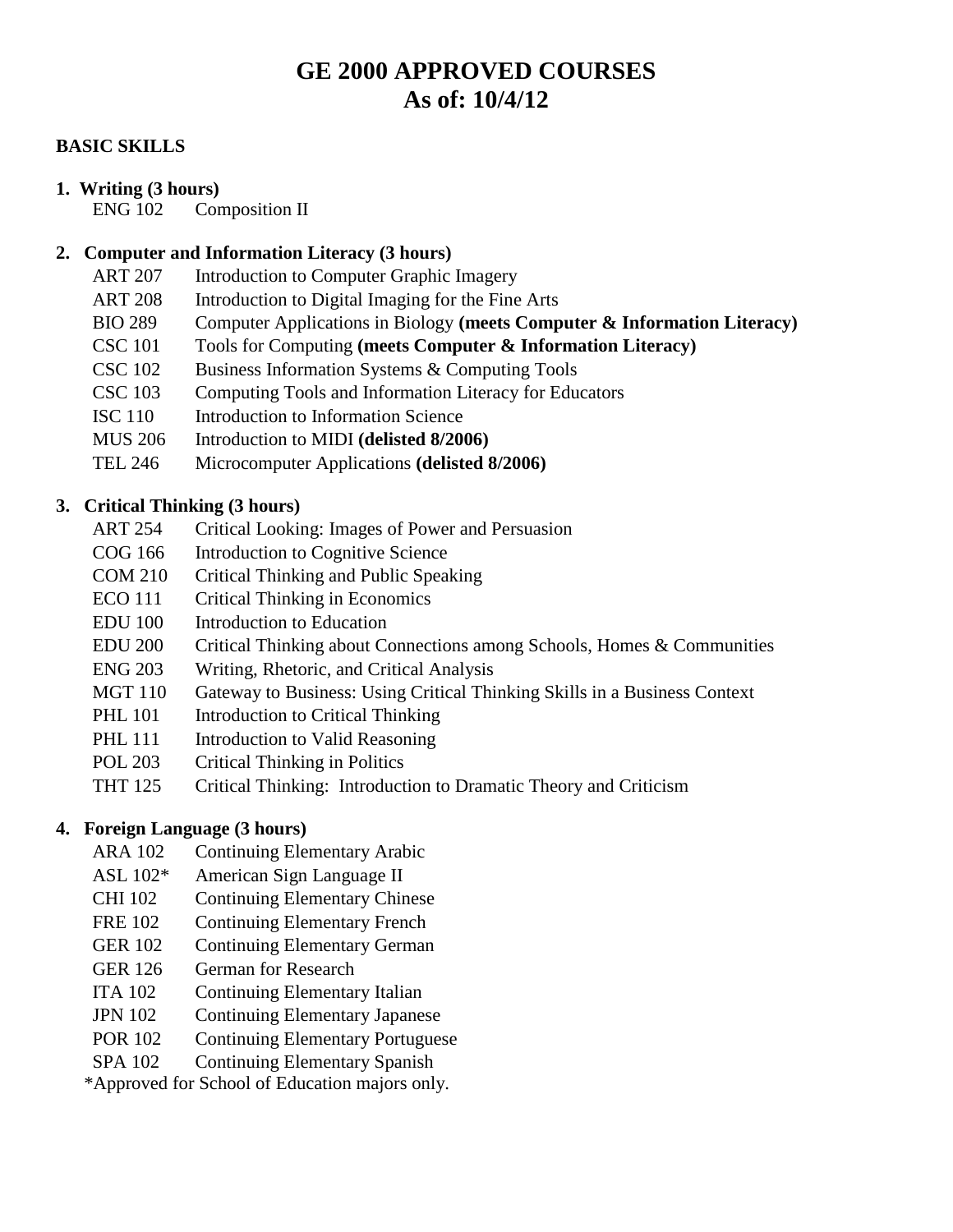### **KNOWLEDGE FOUNDATIONS**

### **5. Fine & Performing Arts (3 hours)**

- ART 100 Introduction to the Visual Arts
- ART 102 Introduction to Art Studio
- ART 103 Topics in Emerging Media and Methods
- ART 105 Design Concepts I-2D
- ART 110 Gender and Contemporary Visual Culture
- ART 210 Drawing I
- ART 240 Photography I
- CMA 100 Arts and Ideas
- CRW 205 Poetry Writing: Introductory
- CRW 206 Fiction Writing: Introductory
- CRW 207 Playwriting: Introductory
- CRW 208 Creative Nonfiction Writing: Introductory
- INT 111 Oral Interpretation of Literature
- MUS 100 Introduction to Music Theory **(De-listed, effective Spring 2011)**
- MUS 101 Introduction to the Worlds of Music (Creating a Musical Personality)
- MUS 110 Introduction to Music Listening Through Folk and Classical
- MUS 112 Introduction to Music Literature\*\*
- MUS 117 Introduction to Music Listening Through Jazz, Rock, and Pop
- MUS 290\* Concert Band
- MUS 291\* College/Community Orchestra
- MUS 292\* College Choir
- MUS 297\* Festival Chorus
- MUS 490\* Wind Ensemble
- MUS 491\* College/Community Orchestra
- MUS 492\* College Choir
- MUS 497\* Oswego Festival Chorus
- THT 110 Introduction to the Theatre
- THT 119 Introduction to Technical Theatre
- THT 222 Introduction to Theatre Design
- WST 110 Gender and Contemporary Visual Culture
- \*Students must complete a total of three (3) credit hours in any combination of MUS 290, 291, 292, 297, 490, 491, 492  $\&$  497 in order to meet the Fine  $\&$  Performing Arts requirement.

**\*\*MUS 112 can only be used to fulfill either Fine & Performing or Humanities, not both**.

### **6. Humanities (3 hours)**

- ARH 260 Art in an Historical Context
- ART 350 Italian Renaissance Art
- ART 351 Northern Renaissance Art
- ART 352 Nineteenth Century Art
- ART 354 Art in America I
- ART 364 Medieval Art
- ART 380 Introduction to Museum Studies **(De-listed Fall 2006)**
- ART 381 Contemporary Museum Issues
- CHI 201 Intermediate Chinese
- CHI 202 Continuing Intermediate Chinese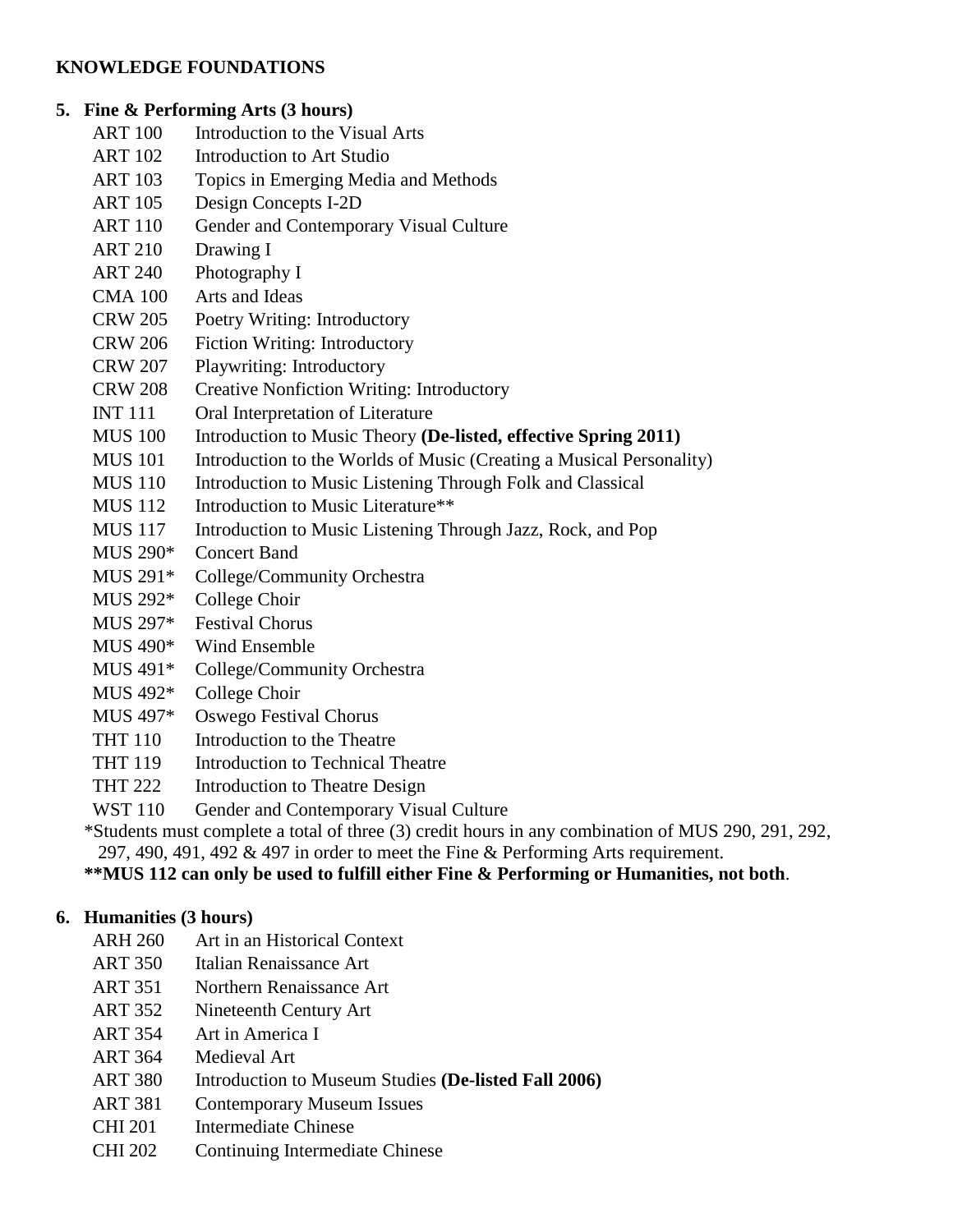- ENG 150 Principles of Literary Representation
- ENG 220 Modern Culture and Media
- ENG 286 Introduction to Cinema and Screen Studies
- FRE 201 Intermediate French
- FRE 202 Continuing Intermediate French
- GER 201 Intermediate German
- GER 202 Continuing Intermediate German
- GLS 100 Global Cities
- HIS 201 The American Experience
- ITA 201 Intermediate Italian **(De-listed Summer 2005)**
- ITA 202 Continuing Intermediate Italian **(De-listed Summer 2005)**
- JPN 201 Intermediate Japanese
- JPN 202 Continuing Intermediate Japanese
- MUS 112 Introduction to Music Literature\*
- MUS 113 Introduction to Music Literature and History
- MUS 313 Music in the Classical Period: Principles of Enlightenment
- MUS 314 Music of the Romantic Period: Conflicts in Music
- MUS 315 Music in the  $20<sup>th</sup>$ -Century
- MUS 320 Music in the Renaissance
- PHL 100 Introduction to Problems of Philosophy
- PHL 111 Valid Reasoning I
- PHL 205 Ethics I: Great Traditions in Ethics
- PHL 220 Theory of Knowledge
- SPA 201 Intermediate Spanish
- SPA 202 Continuing Intermediate Spanish

# **\*MUS 112 can only be used to fulfill either Fine & Performing or Humanities, not both.**

# **7. Mathematics (3 hours)**

- MAT 102 Foundations of Mathematics in the Real World
- MAT 103 Symmetries
- MAT 106 Mathematics for the Elementary School Teacher
- MAT 108 Number Systems and Operations B
- MAT 179 Measuring Life
- MAT 202 Art of Mathematical Thinking
- MAT 208 Calculus for Business
- MAT 210 Calculus I

# **8. Natural Sciences (6 hours total – students must choose courses from two different departments)**

*Biological Sciences Department*

- BIO 101 General Biology
- BIO 112 College Biology I **(formerly BIO 111)**
- BIO 200 Environmental and Population Biology
- BIO 203 Human Biology
- BIO 207 Understanding Evolution
- BIO 211 Human Genetics
- BIO 213 College Biology II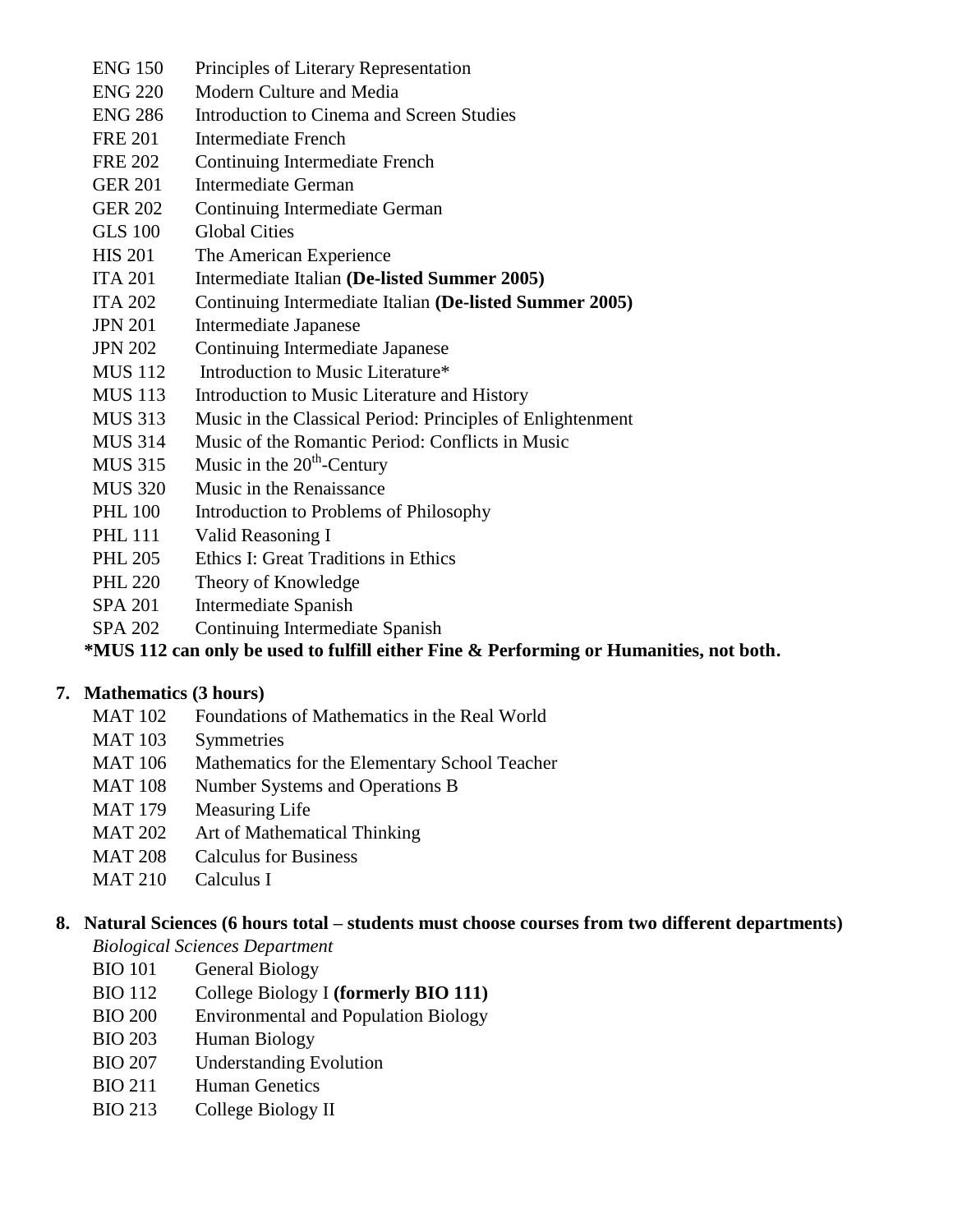#### *Chemistry Department*

- CHE 101 Survey of Chemistry
- CHE 111 General Chemistry
- CHE 209 Chemistry and Public Concern
- *Earth Sciences Department*
- AST 100 Introductory Astronomy (Earth Science)
- ESC 100 Earth Science
- GEO 100 Introductory Geology (Earth Science)
- GEO 115 Environmental Sustainability
- MET 100 Meteorology (Earth Science)
- OCE 100 Oceanography (Earth Science)

### *Physics Department*

- PHY 101 Introductory Physics
- PHY 103 The Realm of Physics
- PHY 107 World of Modern Physics
- PHY 111 College Physics
- PHY 112 General University Physics I to Knowledge Foundations: Natural Sciences
- PHY 206 Physics for Elementary Education Majors

### **9. Social and Behavioral Sciences (6 hours – two disciplines)**

- ANT 111 Archaeology and Human Evolution
- ANT 112 Cultural Anthropology
- BRC 108 Introduction to Mass Media
- COM 100 Foundations of Communication
- ECO 101 Principles of Microeconomics
- ECO 115 Economics and Politics of Sustainability
- ECO 120 Survey of Economic Issues
- ECO 200 Principles of Macroeconomics
- LIN 100 Introduction to Linguistics
- PBJ 101 Survey of American Criminal Justice
- POL 100 Introduction to Political Science
- POL 115 Economics and Politics of Sustainability
- POL 205 American Government and Politics
- PSY 100 Principles of Human Behavior
- SOC 100 Introductory Sociology

### **10. American History (3 hours)**

- AMS 100 Introduction to American Studies
- BRC 200 Social History of American Radio and Television
- ECO 326 American Economic History Before 1900
- EDU 210 History of Education in the United States Since 1865
- ENG 235 American Literature/Nationality: to the Civil War
- HIS 202 The United States to 1865
- HIS 203 The United States since 1865
- HIS 248 Women in American History to 1865
- HIS 249 Women in American History 1865 to the Present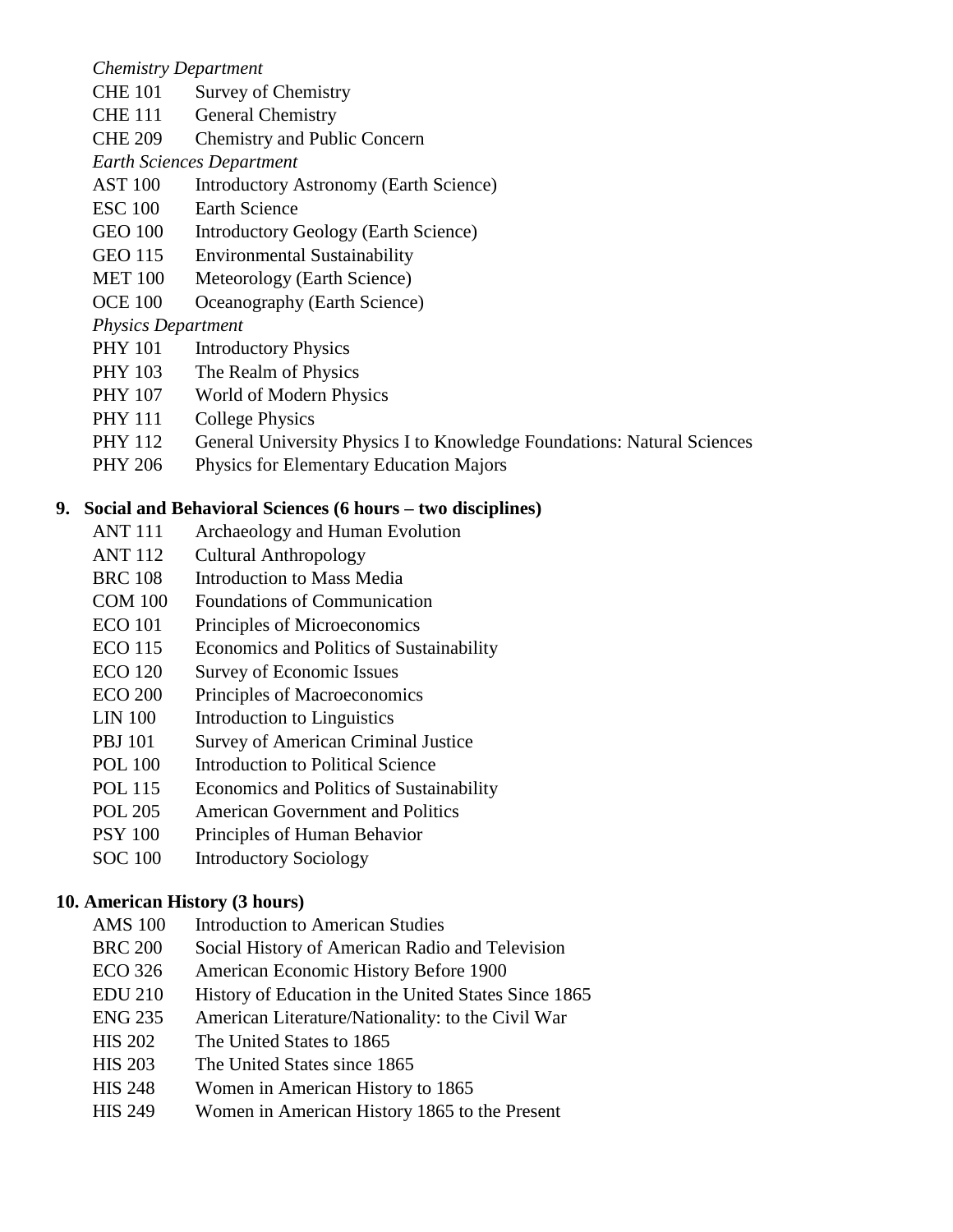- JLM 101 History of American Journalism
- MUS 316 American Music
- THT 268 History of American Theatre **(effective Spring 2007)**

**Note: No course satisfying the American History requirements will at the same time satisfy the Tolerance and Intolerance requirement (in Human Diversity).**

#### **11. Western Civilization (3 hours)**

- ART 250 Survey of Art I
- ART 251 Survey of Art II
- ECO 322 History of Economic Thought
- ENG 210 Literature I
- ENG 211 Literature II
- GER 140 German Castles, Customs, and Culture
- HIS 100 The West and the World to 1500
- HIS 101 The West and the World, 1500-1900
- HIS 230 Western Heritage I
- HIS 231 Western Heritage II
- HIS 308 Jews, Christians, and Muslims to 1500
- HIS 312 The Early Middle Ages
- HIS 313 The High and Late Middle Ages
- HIS 314 Ancient Greece
- HIS 315 Ancient Rome
- HIS 328 History of Women in Modern Europe
- IST 190 Global Issues and Awareness\*
- IST 390 Global Issues and Awareness\*
- MUS 210 Survey of Music I
- MUS 211 Survey of Music II
- PHL 235 History of Ancient Philosophy
- PHL 236 History of Modern Philosophy
- PHL 295 History of Western Science & Technology I
- PHL 296 History of Western Science & Technology II
- POL 213 History of Political Thought
- POL 303 Ancient and Medieval Political Thought
- POL 313 Modern Political Thought

 \*Students must earn four credits over four semesters of either IST 190, IST 390 in order to fulfill the Western Civilizations and Non-Western Civilization requirement." This is effective Fall 2010.

### **HUMAN DIVERSITY**

# **12. Tolerance and Intolerance in the United States (3 hours)**

- ANT 300 Women and Culture **(co-listed as SOC 300)**
- ANT 356 Cultural History of the Iroquois
- ANT 375 North American Indians
- ANT 442 Races and Minorities **(co-listed as SOC 442)**
- ART 110 Gender and Contemporary Visual Culture
- BRC 350 Children, Women, and Minorities in the Media
- ECO 151 The Economics of Gender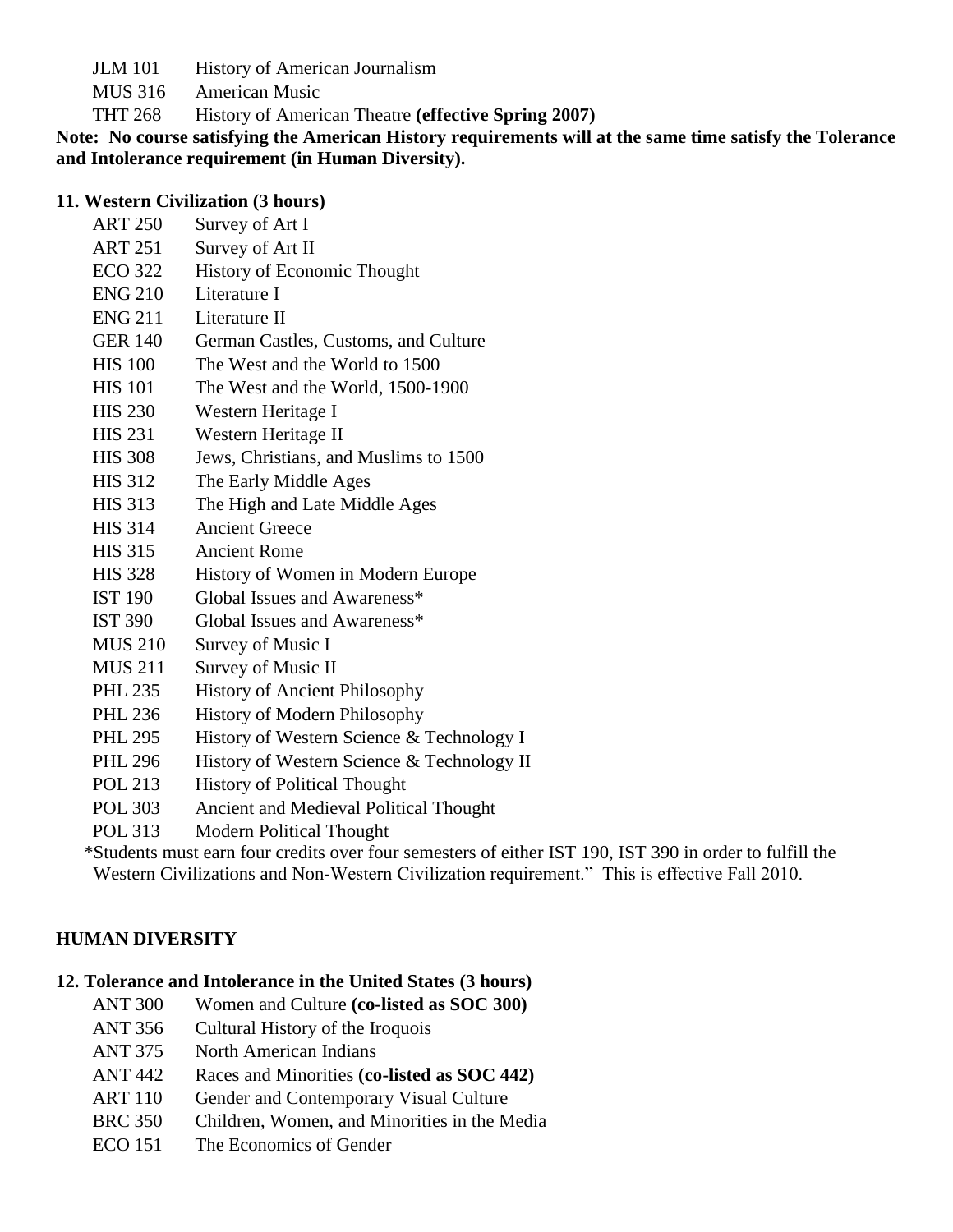EDU 210 History of Education in the United States Since 1865 ENG 237 Ethnicity & Cultural Differences in Literature ENG 337 Topics: African/American Literature ENG 347 Contemporary Native American Literature HDV 120 Fundamentals of Gerontology HIS 202 The United States to 1865 HIS 203 The United States Since 1865 HIS 248 Women in American History to 1865 HIS 249 Women in American History, 1865 to the present HIS 344 U.S. Immigration and Ethnic History HIS 354 Native American History HRM 462 Personnel and Public Policy MGT 480 Women in Management MUS 117 Introduction to Music Listening through Jazz, Rock, and Pop MUS 317 The Evolution of Jazz & Rock NAS 300 Survey of Native American Studies NAS 350 Contemporary Native America PBJ 325 The Poor and the Courts PBJ 347 Crime and Society PBJ 360 Discrimination in the Workplace PBJ 363 Women and the Law PED 325 Women in Sport POL 120 Race & Gender I US Society: Pol. & Psych. Considerations (co-listed as PSY 120 POL 333 Religion and Politics: Tolerance POL 363 Feminist Social and Political Theory POL 415 Women and Politics PSY 120 Race & Gender in US Society: Pol. & Psych. Considerations (co-listed as POL 120 PSY 326 Psychology of Race PSY 344 Psychology of Women SOC 260 Race, Ethnicity, Class, and Gender SOC 300 Women and Culture (co-listed as ANT 300) SOC 383 Sociology of Aging SOC 442 Races and Minorities (co-listed as ANT 442) SOC 460 Dynamics of Prejudice and Discrimination WST 110 Gender and Contemporary Visual Culture WST 200 Introduction to Women's Studies WST 250 Structures of American Society WST 396 Women, Workplace and the Law **13. Non-Western Civilizations (3 hours)** ANT 331 Digging Up the Past ANT 366 Crime and Culture ANT 368 Death and Dying: A Cross-Cultural Perspective ANT 371 Peoples of the Amazon ANT 372 Peoples and Culture of China ANT 376 Peoples of the South Pacific ANT 452 Magic and Religion ARH 261 Art History Topics in Non-Western Art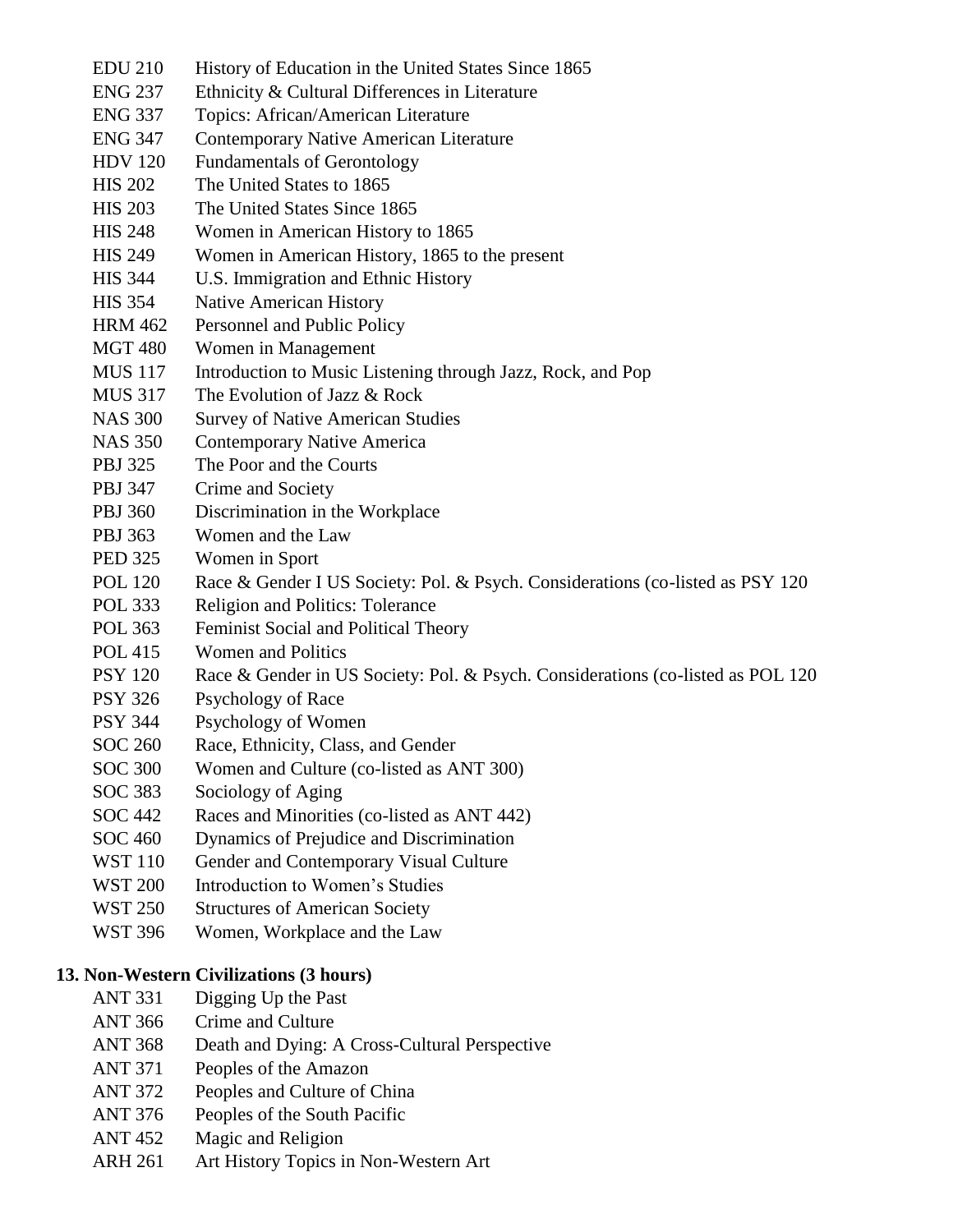| <b>ART 358</b> | Native North American Indian Art & Architecture                                          |
|----------------|------------------------------------------------------------------------------------------|
| <b>ART 359</b> | The Arts of Sub-Saharan Africa                                                           |
| <b>ART 360</b> | Far Eastern Calligraphy and the Human Body (delisted Summer 2003)                        |
| <b>ART 361</b> | Art, Poetry, and Religion in Japan (delisted Summer 2003)                                |
| <b>ART 366</b> | <b>Japanese Ink Painting</b>                                                             |
| <b>ART 368</b> | Chinese Art                                                                              |
| <b>ART 369</b> | Japanese Art                                                                             |
| <b>ART 371</b> | Art and Architecture of Islamic Cultures                                                 |
| <b>ART 374</b> | Asian Art Through the Silk Road                                                          |
| <b>ECO 330</b> | <b>Economic Development</b>                                                              |
| <b>EDU</b> 114 | Comparative and International Education: Looking at Education Through Non-Western Lenses |
| <b>ENG 338</b> | Contemporary Literature of the Islamic World                                             |
| <b>ENG 360</b> | Literature in a Global Context                                                           |
| <b>ENG 383</b> | Caribbean Literature                                                                     |
| <b>HIS 102</b> | World History in the $20th$ Century                                                      |
| <b>HIS 150</b> | <b>History of Religion</b>                                                               |
| <b>HIS 206</b> | Africa to 1800                                                                           |
| <b>HIS 207</b> | Africa Since 1800                                                                        |
| <b>HIS 208</b> | Asia in the Modern World                                                                 |
| <b>HIS 209</b> | Traditional Asia & Its Legacy                                                            |
| <b>HIS 212</b> | Women in History                                                                         |
| <b>HIS 215</b> | Introduction to Latin American Civilization                                              |
| <b>HIS 305</b> | The Eastern Religious Tradition                                                          |
| <b>HIS 310</b> | Religion in African History                                                              |
| <b>HIS 383</b> | Modern China                                                                             |
| <b>HIS 385</b> | Modern Japan                                                                             |
| <b>HIS 387</b> | Modern South Asia                                                                        |
| <b>His 389</b> | History of the Middle East                                                               |
| <b>IST 190</b> | Global Issues and Awareness*                                                             |
| <b>IST 390</b> | Global Issues and Awareness*                                                             |
| <b>MGT 469</b> | <b>Cultural Environments of International Business</b>                                   |
| <b>MUS 390</b> | African Music in the Americas                                                            |
| <b>NAS 100</b> | <b>Introduction to Native American Studies</b>                                           |
| PBJ 463        | American Indian Law & Federal Policy                                                     |
| <b>PHY 303</b> | The Beginning of Science: A World View                                                   |
| <b>POL 327</b> | <b>African Politics</b>                                                                  |
| <b>POL 337</b> | <b>Middle East Politics</b>                                                              |
| <b>POL 357</b> | <b>Latin American Politics</b>                                                           |
| <b>POL 367</b> | <b>Third World Politics</b>                                                              |
| <b>THT 365</b> | Theatre of India, China and Japan                                                        |
| <b>WST 300</b> | <b>International Perspectives on Women</b>                                               |

 \*Students must earn four credits over four semesters of either IST 190, IST 390 in order to fulfill the Western Civilizations and Non-Western Civilization requirement." This is effective Fall 2010.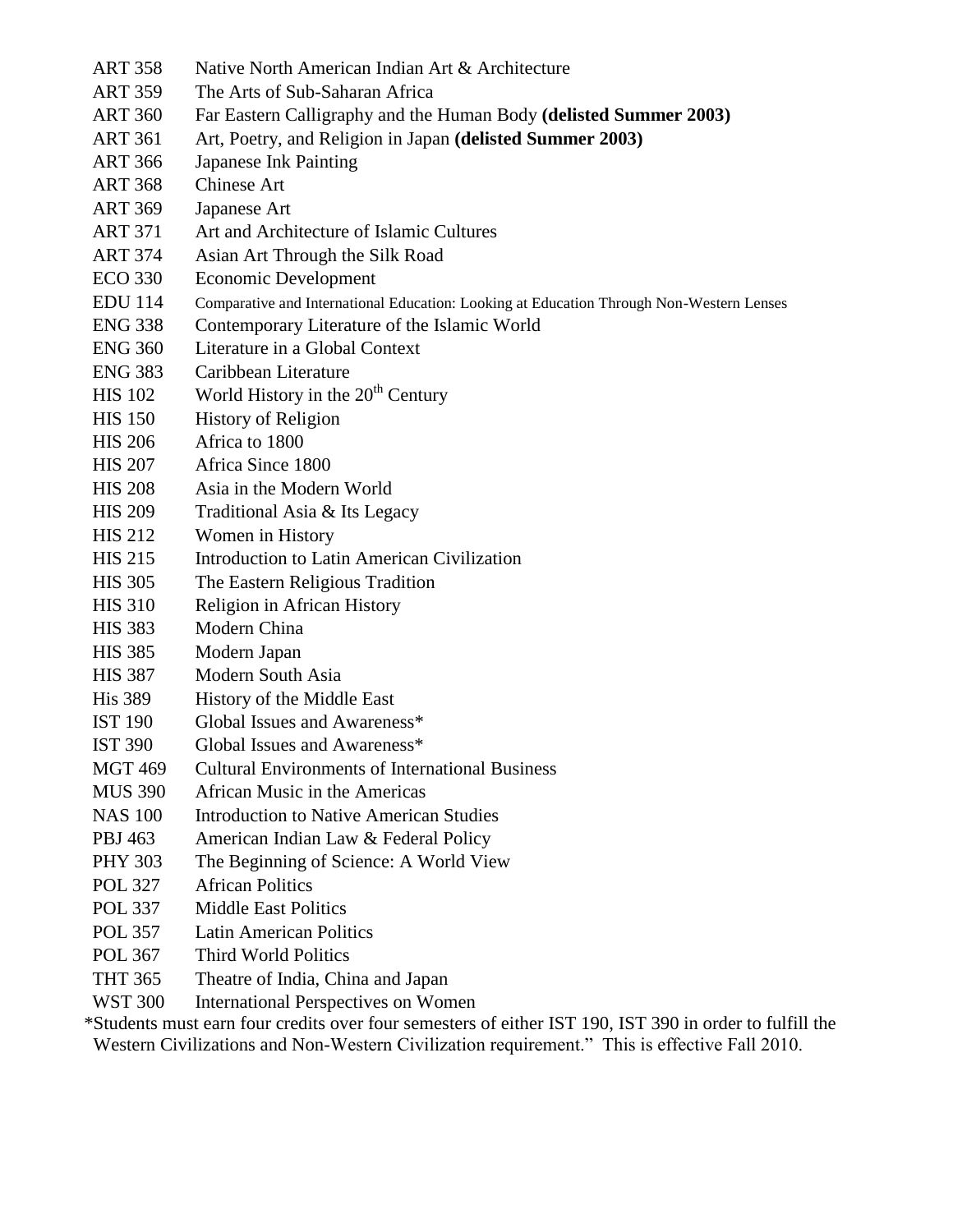### **INTELLECTUAL ISSUES**

## **14. Explorations in the Natural Sciences (3 hours)**

- ANT 303 Conservation and Ethical Treatment of Non-hum Primates **(co-listed as BIO 303 (in Fall 2002 scheduled as ANT 301)**
- AST 360 Human Futures
- BIO 303 Conservation & Ethical Treatment of Non-human Primates **(co-listed as ANT 303 (in Fall 2002 scheduled as ANT 301)**
- BIO 341 Plants and Society
- BIO 363 Great Lakes Environmental Issues **(co-listed as ESC 363)**
- BIO 371 Animals & Society
- BIO 400 Current Issues in Environmental and Population Biology
- CAS 300 Women in Science **(one-time provisional approval Fall 2011)**
- CHE 300 Environmental Science Issues: Water
- CHE 313 Chemistry and Art
- ESC 363 Great Lakes Environmental Issues **(co-listed as BIO 363)**
- GEO 306 Science, Pseudoscience and Fraud **(listed as GEO 390-810)**
- GEO 315 Earth's Fury
- MET 315 Weather Disasters
- MET 320 Humans and Atmospheric Change
- PHY 300 Physics through the Ages
- PHY 303 The Beginning of Science: A World View
- PHY 305 Energy and the Environment

# **15a. Cultures and Civilizations (3 hours of 15b. Self and Society)**

- ACC 315 International Accounting Concepts
- ANT 395 Anthropologists in the Global Village **(in Fall 2002 scheduled as ANT 301, sec. 800)**
- ART 357 Gender and the Visual Arts
- ART 360 Far Eastern Calligraphy and the Human Body **(delisted Summer 2003)**
- ART 361 Art, Poetry, and Religion in Japan **(delisted Summer 2003)**
- ART 366 Japanese Ink Painting **(provisionally approved for Spring 2003 only)**
- ART 371 Art and Architecture of Islamic Cultures
- ART 374 Asian Art Through the Silk Road
- CAS300 Women in Science **(one-time provisional approval Fall 2011)**
- CAS 444 Semiotics and the Study of Meaning
- ECO 327 Issues in American Economic History Since 1900
- ENG 376 Science Fiction: Speculative Genres in Lit/Film
- ENG 390 Images of Native Americans in Film **(formerly ENG 395) (co-listed as NAS 390)**
- ENG 486 World Cinema **(in Summer 2002 schedule as ENG 395)**
- FRE 340 French Film: Political and Social Perspectives
- GLS 301 Issues in Global Culture
- HIS 368 Getting Sick and Staying Healthy: Medicine in American History
- HIS 375 History of Non-Violent Activism
- HIS 378 Freedom in American Society
- HIS 381 History of Human Trafficking
- MUS 307 Music and Theatre: Text and Music
- MUS 329 Music and Politics
- NAS 390 Images of Native Americans in Film **(formerly NAS 395) (co-listed as ENG 390)**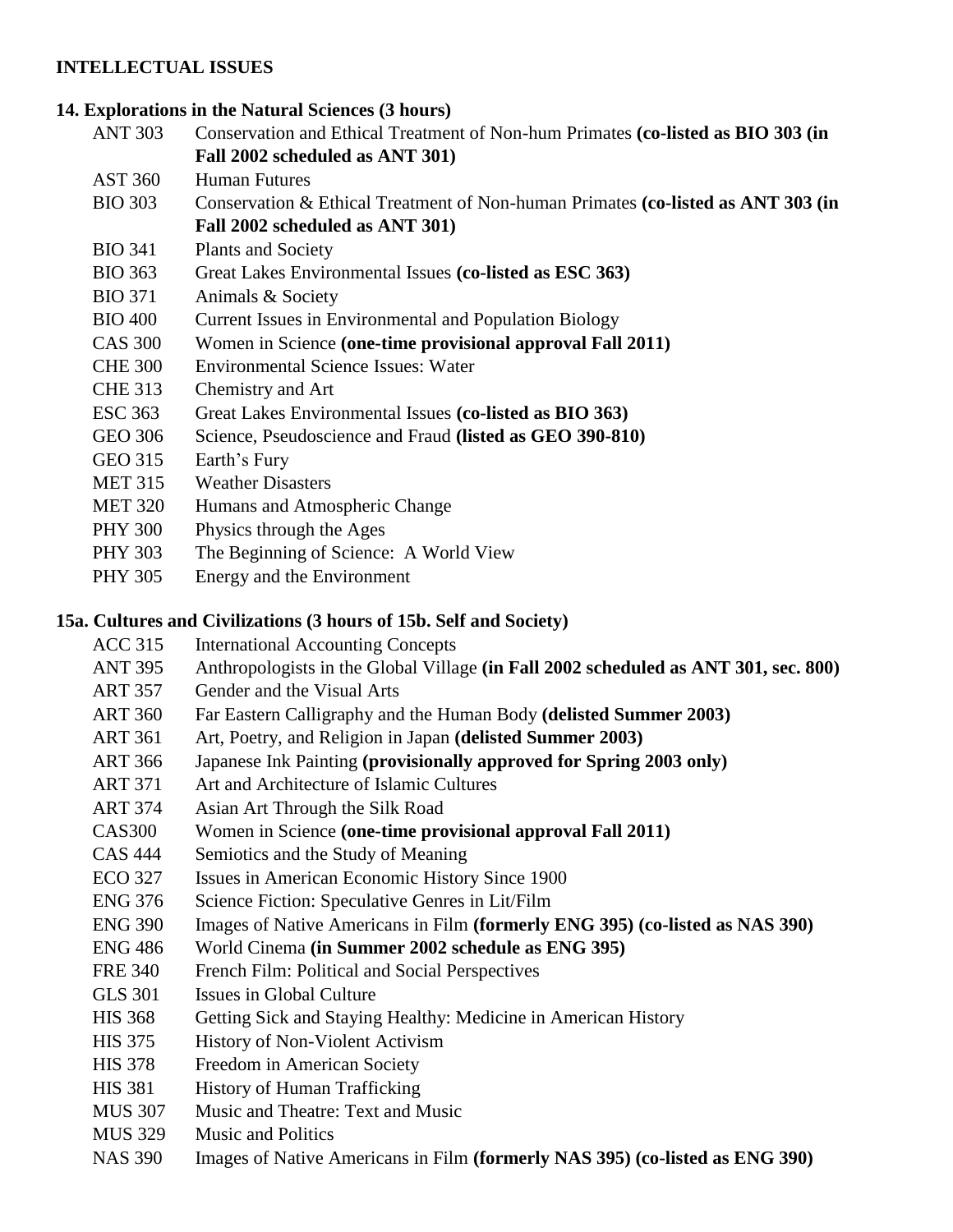- PBJ 463 American Indian Law & Federal Policy
- PHL 309 Logic, Language, and Thought
- PHL 321 Philosophy of Science
- PHL 496 Joint Seminar in Philosophy Psychology
- POL 359 The Nation-State and Political Order **(delisted Fall 2011)**
- PSY 475 History and Current Systems of Psychology
- TED 310 Technology and Civilization
- THT 308 Women and the Theatre
- THT 359 Costumes & Culture
- THT 364 Western Theatre: Edification or Entertainment
- THT 365 Theatre of India, China and Japan
- THT 473 The Theatre of Comedy
- WST 300 International Perspectives on Women

### **15b. Self and Society (3 hours or 15a. Cultures and Civilizations)**

- ANT 369 Human Sexuality: Issues in Self, Sex, and Culture
- CAS 301 Art and Psychology of Comedy—one-time provisional approval for Spring 2012
- ECO 341 The Political Economy of Financial Crises
- ECO 383 The Economics of Baseball
- EDU 301 Schooling, Pedagogy, and Social Justice
- ENG 375 Theories of Diverse Sexuality
- ENG 380 Narratives of Identity
- GLS 300 Issues in the Global Economy
- HRM 459 Collective Bargaining
- HSC 345 Drug Studies and Student Protection Issues for Educators and Counselors
- MGT 475 Global Business and Society
- MUS 323 Women and Music
- MUS 413 Beethoven: Child of the Revolution
- PBJ 377 Choosing to Die: Suicide, Assisted Suicide, & Euthanasia
- PBJ 454 Religion, Crime and Justice
- PHL 308 Medical Ethics
- PHL 322 Philosophy of the Social Sciences
- PHL 348 Philosophy and Feminism
- PSY 342 Violence in Contemporary Society **(not after Fall 2002)**
- PSY 411 Exploring Complex Systems with Neural Networks
- SOC 367 The World's Modern Poor
- WST 396 Women, Workplace and the Law

### **Advanced Expository Writing and Oral Proficiency**

See your department office or advisor for details on the specific writing plan and oral communication courses for your major.

### **NOTES:**

General Education Courses may not be taken pass/fail.

One course can be used to satisfy two (or more) requirements, except that: